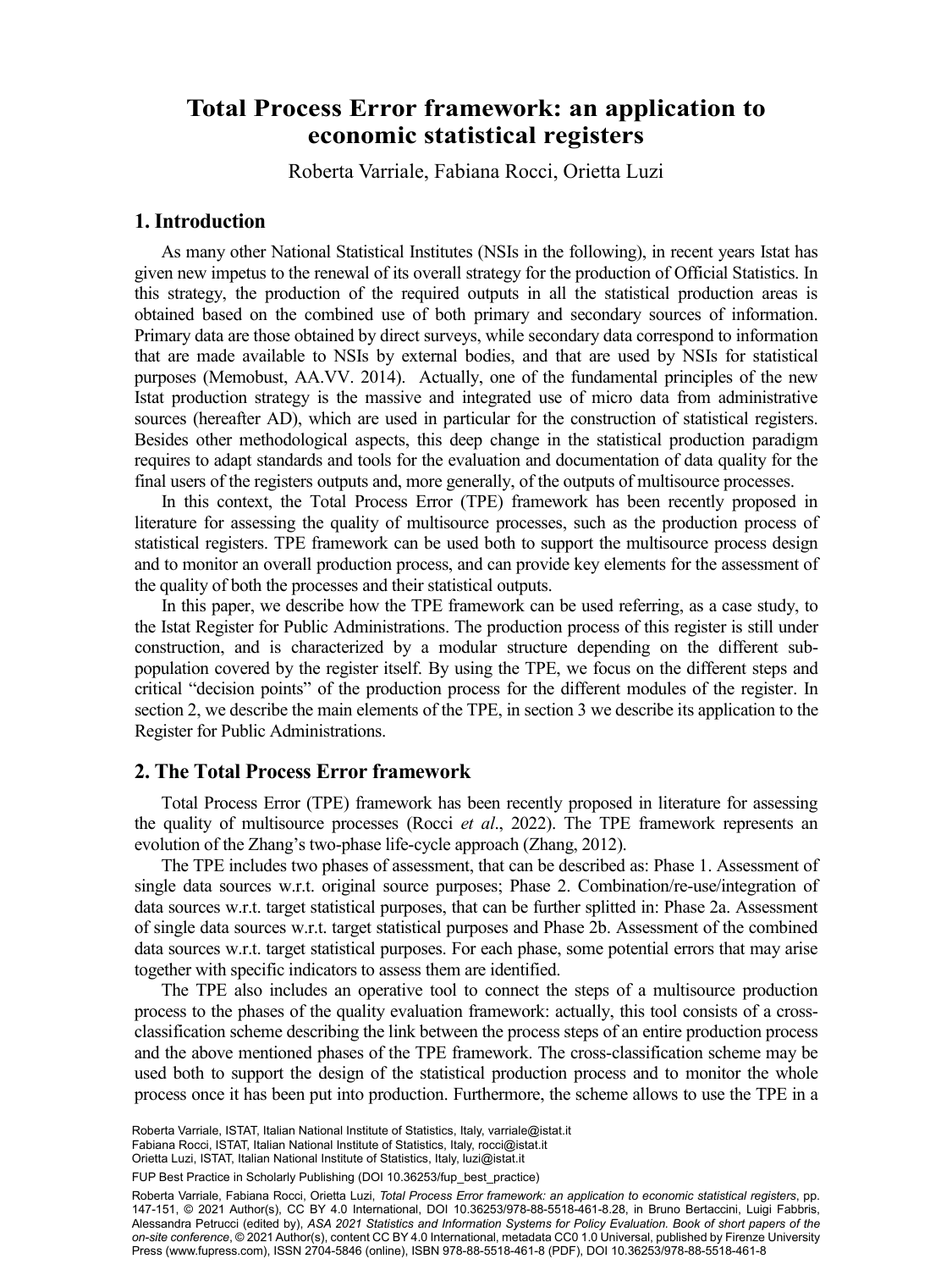very flexible way to represent different production processes. Table 1 shows the crossclassification scheme for a multisource production process using AD composed by *N* steps.

|                        | <b>Phase</b>                                                    |                                                                               |                                                                              |  |  |
|------------------------|-----------------------------------------------------------------|-------------------------------------------------------------------------------|------------------------------------------------------------------------------|--|--|
| <b>Process</b><br>step | 1. Assessment of single<br>AD w.r.t. administrative<br>purposes | 2. Combination/re-use/integration of AD w.r.t.<br>target statistical purposes |                                                                              |  |  |
|                        |                                                                 | 2a. Assessment of single<br>AD w.r.t. target<br>statistical purposes          | 2b. Assessment of the<br>combined AD w.r.t<br>target statistical<br>purposes |  |  |
|                        |                                                                 |                                                                               |                                                                              |  |  |
|                        |                                                                 |                                                                               |                                                                              |  |  |
| $\ddotsc$              |                                                                 |                                                                               |                                                                              |  |  |
|                        |                                                                 |                                                                               |                                                                              |  |  |

**Table 1. Cross-classification scheme: production process steps vs TPE phases**

#### **3. The register for public administrations, territorial bodies**

The economic Register for Public Administrations (hereafter Frame PA) is the result of an Istat project started in 2019. Frame PA is a *satellite* register of the *base* Register of Public Administrations (S13 hereafter). The latter defines the Italian public administrations as a subset of the Italian business register units. The difference between *base* and *satellite* register is in the role they play in the statistical production system, given the target (sub)populations and variables they are referred to. Following Wallgren and Wallgren (2014), we can define the base registers as the ones that represent the statistical reference populations for all the statistical processes (individuals/hoiseholds, economic units, etc.) and the satellite registers as those releasing additional variables usually representing specific phenomena. The information contained in the final statistical Register Frame PA will be, for each statistical unit, both structural information coming from the Register S13, and some economic variables respecting accountancy definitions.

Frame PA includes different subpopulations. Nowadays, Istat is working on the subpopulation of Local Authorities, including municipalities, unions of municipalities, provinces, mountain communities, metropolitan cities, regions and autonomous provinces.

The first step to build Frame PA for Local Authorities (hereafter Frame PALA) is to select the statistical units from the Register S13, together with some structural information (address, number of employees, etc). Subsequently, information from AD sources is extracted, integrated and treated to produce the final output, that are some economic variables according to the statistical target accountancy definitions. The main AD sources concerning the economic variables of Local Authorities are the Public Administration Database (BDAP), and the Information System on the Operations of Public bodies (SIOPE). BDAP records the accounting variables of balance sheets according to the Financial Statement Management Schemes; SIOPE is a system of digital collection of profits and payments made by treasurers and cashiers of all Public Administrations. Both BDAP and SIOPE can be can be queried at different times of a reference year to acquire periodic updates.

Following the subject matter experts' indications, taking into account the target population and variables of the Frame PALA, the BDAP has been defined as the primary source of information, as it is provides information consistent with the statistical target accountancy definitions. This choice implies that, after drawing and integrating information from BDAP and SIOPE, missing information in BDAP need to be estimated (imputed), by using SIOPE as auxiliary variables.

Different features of BDAP source characterize the Local Authorities: information on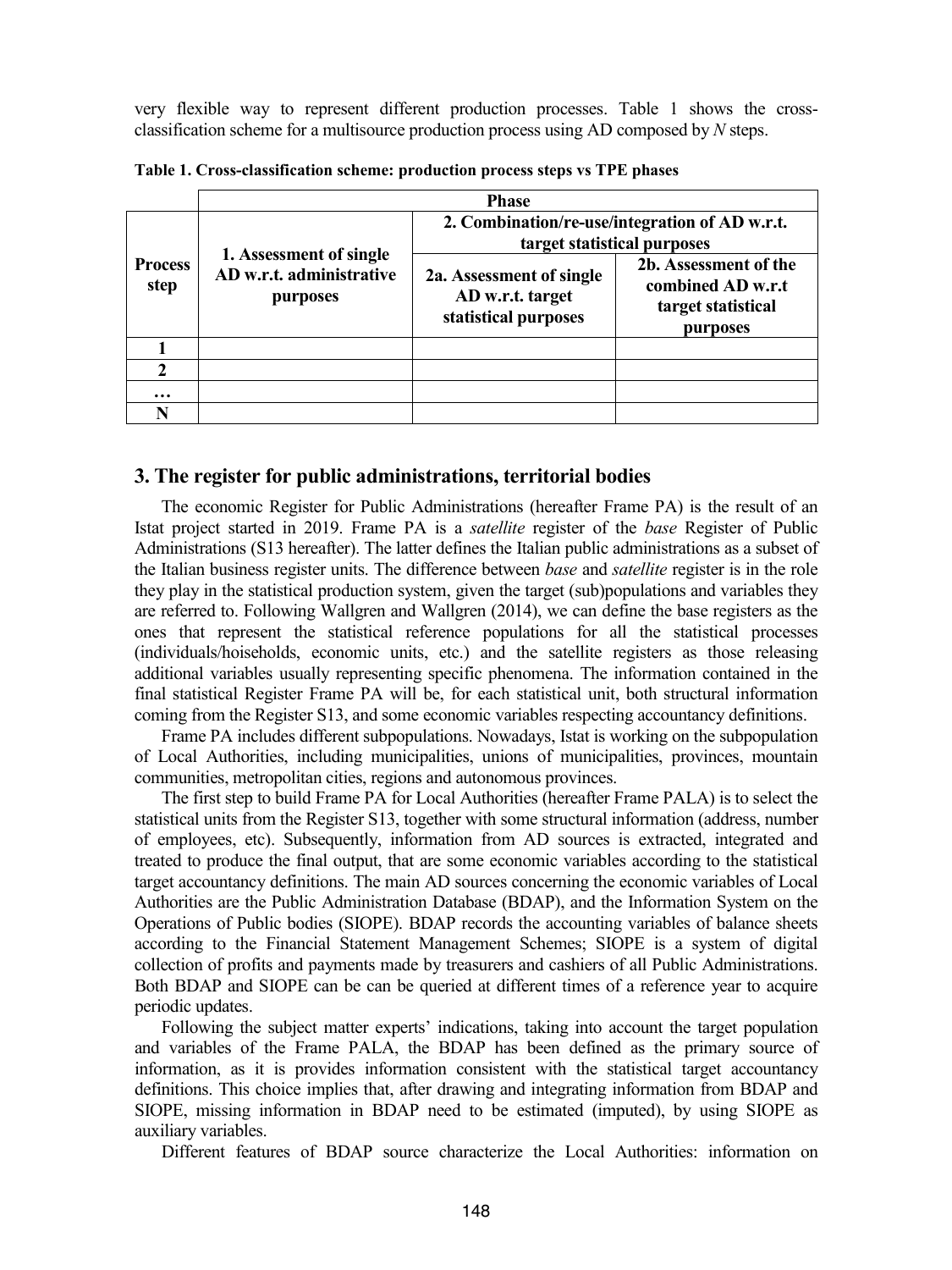municipalities, unions of municipalities, provinces, mountain communities and metropolitan cities is affected by total missing values, while information on regions and autonomous provinces (22 bodies in total) usually do not suffer of this problem.

Three variables are considered in the process, both on the revenues and the expenses sides. Let  $Y_1^{BDAP}$ ,  $Y_2^{BDAP}$  and  $Y_3^{BDAP}$ , with  $(Y_2^{BDAP} + Y_3^{BDAP}) = Y_4^{BDAP}$ , be the variables observed in BDAP and  $Y_4^{SIOPE}$  the variable observed in SIOPE corresponding to  $Y_4^{BDAP}$ . The revenues and expenses are specified in Frame PALA across 148 and 22 "items", respectively, that are grouped in Titles. We will refer to the 148 and 22 items as the Frame PALA "theoretical scheme".

In case of total missing values from BDAP, such as for municipalities, unions of municipalities, provinces, mountain communities and metropolitan cities, missing information in BDAP have to be fully imputed, by using SIOPE information as auxiliary variables.

Table 2 shows the coverage of BDAP at different times during 2020 and 2021 for units belonging to the base Register S13 population. The reference year for data of both Register S13 and BDAP is 2019.

**Table 2 – Coverage od BDAP source with respect to the target population (Register 2013), for Local authorities type – Number of respondents. Year 2019.**

| Local authorities type                                                       | <b>Total</b><br>population,<br>Register S13,<br>2019 | Respondents,<br><b>July 2020</b> | Respondents,<br>October 2020 | Respondents,<br><b>May 2021</b> |
|------------------------------------------------------------------------------|------------------------------------------------------|----------------------------------|------------------------------|---------------------------------|
| Provinces<br>excluded<br>provinces)<br>autonomous<br>and metropolitan cities | 100                                                  | 80                               | 93                           | 98                              |
| Municipalities                                                               | 7914                                                 | 6455                             | 7521                         | 7806                            |
| Mountain communities                                                         | 151                                                  | 62                               | 71                           | 83                              |
| Unions of municipalities                                                     | 562                                                  | 282                              | 324                          | 363                             |
| Total                                                                        | 8727                                                 | 6879                             | 8009                         | 8350                            |

The presence/absence of total missing values in BDAP, makes the design of the Frame PALA production process for the two groups of local authorities completely different. Tables 3 and 4 show how the cross-classification scheme may be used to support the design of these two production processes.

Without going into the details of the two production process steps, it is clear that the process relating to the population of municipalities, unions of municipalities, provinces, mountain communities, metropolitan cities is more complex, and comprehend both an integration and an imputation step that are not present in the production process of Frame PA for the populations of regions and autonomous provinces. This means that this process is characterised by additional critical "decision points" and potential errors that may arise. The indicators linked to these steps (and phases) will be useful to support the design of these two different production processes (Rocci *et al.*, 2022).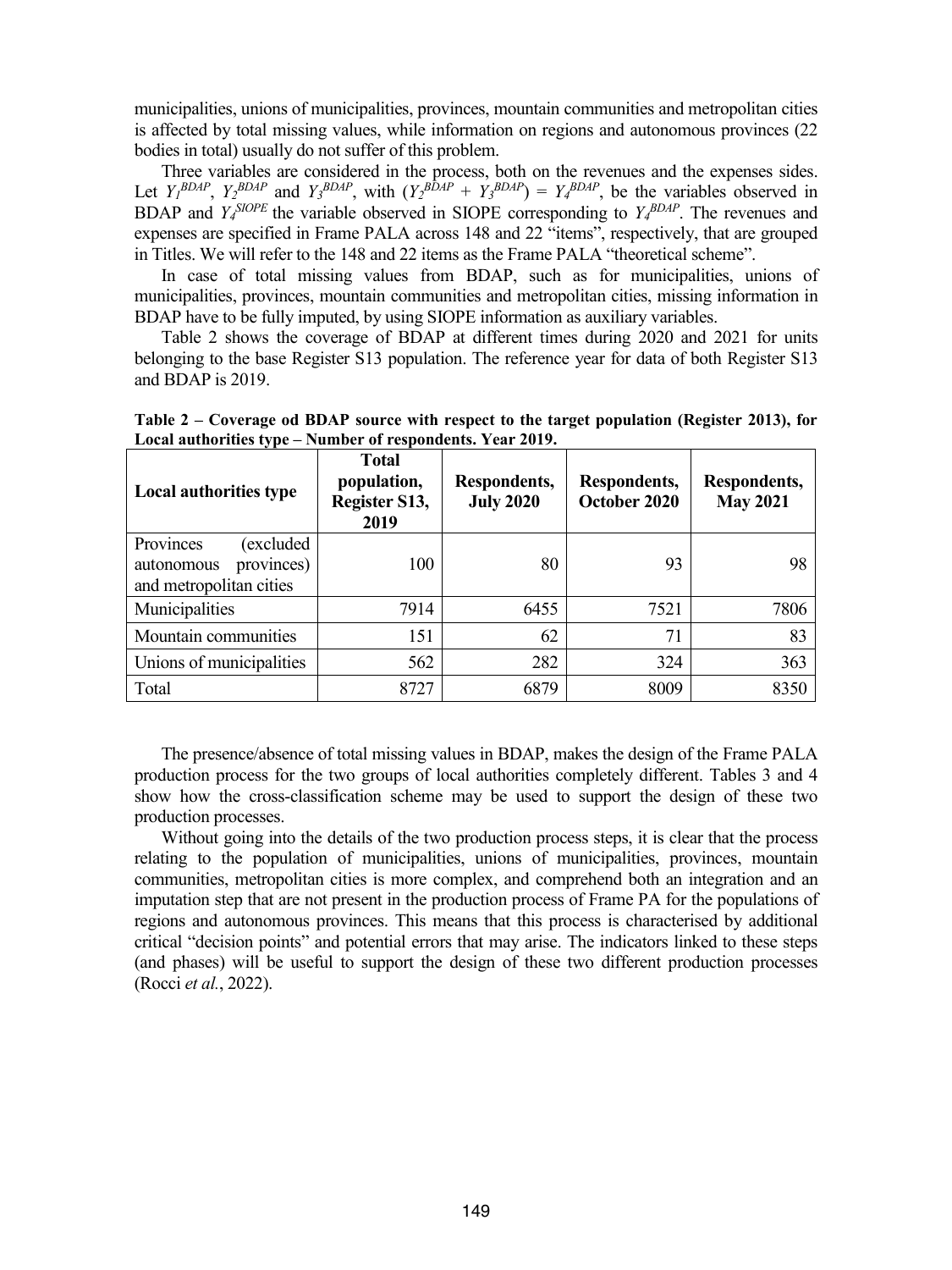|                | <b>Phase</b>                                                                                                |                                                                                           |                                                                                                                   |  |  |
|----------------|-------------------------------------------------------------------------------------------------------------|-------------------------------------------------------------------------------------------|-------------------------------------------------------------------------------------------------------------------|--|--|
| <b>Process</b> | 2. Combination/re-use/integration of AD w.r.t. target<br>statistical purposes<br>1. Assessment of single AD |                                                                                           |                                                                                                                   |  |  |
| step           | w.r.t. administrative<br>purposes                                                                           | 2a. Assessment of single<br>AD w.r.t. target statistical<br>purposes                      | 2b. Assessment of the<br>combined AD w.r.t target<br>statistical purposes                                         |  |  |
| 1              | Quality assessment of each<br>candidate AD source<br>(BDAP, SIOPE)                                          |                                                                                           |                                                                                                                   |  |  |
| $\mathbf{2}$   |                                                                                                             | Quality assessment of each<br>AD source (BDAP, SIOPE)<br>in terms of Frame PA<br>purposes |                                                                                                                   |  |  |
| 3              |                                                                                                             |                                                                                           | Integration of AD sources<br>(BDAP, SIOPE), by<br>following a "theoretical<br>scheme"                             |  |  |
| 4              |                                                                                                             |                                                                                           | Imputation of the total<br>missing values of the<br>variable $Y_4^{BDAP}$                                         |  |  |
| 5              |                                                                                                             |                                                                                           | Imputation of the (totally)<br>missing values of the<br>variables $Y_I^{BDAP}$ , $Y_2^{BDAP}$ and<br>$Y_3^{BDAP}$ |  |  |
| 6              |                                                                                                             |                                                                                           | Computation of the output<br>Frame PA variables as<br>aggregation of $Y_I^{BDAP}$ values<br>for different items   |  |  |

**Table 3. Frame PA,** *municipalities, unions of municipalities, provinces, mountain communities, metropolitan cities***: production process steps vs TPE phases.**

## **Table 4. Frame PA, regions and autonomous provinces: production process steps vs TPE phases.**

|                        | <b>Phase</b>                                                      |                                                                               |                                                                                                                                                                                                  |  |
|------------------------|-------------------------------------------------------------------|-------------------------------------------------------------------------------|--------------------------------------------------------------------------------------------------------------------------------------------------------------------------------------------------|--|
| <b>Process</b><br>step | 1. Assessment of single AD                                        | 2. Combination/re-use/integration of AD w.r.t. target<br>statistical purposes |                                                                                                                                                                                                  |  |
|                        | w.r.t. administrative<br>purposes                                 | 2a. Assessment of single<br>AD w.r.t. target statistical<br>purposes          | 2b. Assessment of the<br>combined AD w.r.t target<br>statistical purposes                                                                                                                        |  |
|                        | Quality assessment of each<br>candidate AD source ( <i>BDAP</i> ) |                                                                               |                                                                                                                                                                                                  |  |
| 2                      |                                                                   | Quality assessment of BDAP<br>source in terms of Frame PA<br>purposes         |                                                                                                                                                                                                  |  |
| 3                      |                                                                   |                                                                               | Transformation of the BDAP<br>variables in the Frame PA<br>output variables<br>(computation of the output<br>Frame PA variables as<br>aggregation of $Y_I^{BDAP}$ values<br>for different items) |  |

In the future, Frame PA will comprehend additional statistical populations, characterized by a different structure of information sources. Therefore, the production process of the output